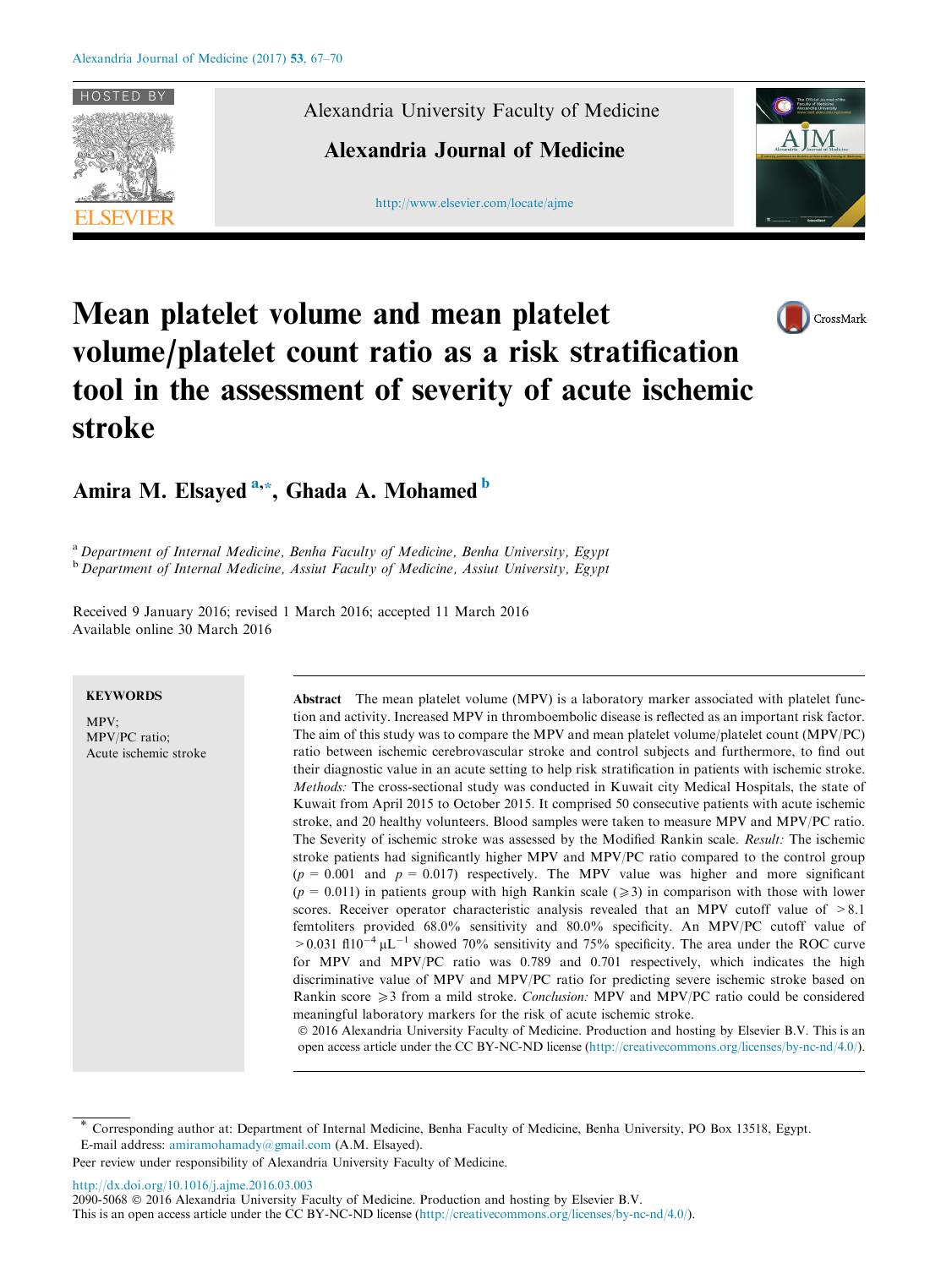## 1. Introduction

The mean platelet volume (MPV) is one of the most commonly used laboratory markers related platelet functions.<sup>[1,2](#page-3-0)</sup> Because of their greater content in granules, large platelets are more reactive than ordinary size platelets,  $3,4$  produce more prothrombotic factors, and show greater aggregation to adenosine diphosphate (ADP), collagen or adrenaline and secrete more thromboxane A2  $(TxA2)$ .<sup>5,6</sup>. Increased platelet size has been described in patients with vascular risk factors such as diabetes, $\frac{7}{1}$  $\frac{7}{1}$  $\frac{7}{1}$  Hypercholesterolemia, $\frac{8}{1}$  $\frac{8}{1}$  $\frac{8}{1}$  metabolic syndrome  $\frac{9}{1}$  $\frac{9}{1}$  $\frac{9}{1}$  and in patients with renal artery stenosis.<sup>[10](#page-3-0)</sup> Higher mean platelet volume (MPV) values have been established in patients with stroke<sup>6,11</sup> and acute myocardial infarction<sup>[12,13](#page-3-0)</sup> than in control subjects. Furthermore, MPV has been shown to be predictive of stroke, in patients with previous cerebrovascular events, even 3.9 years before the original event.<sup>[14](#page-3-0)</sup> Additionally, a high ratio of MPV to platelet count (MPV/P) is considered a risk factor for various diseases and is associated with myocardial infarction, anemia, and hepatocellular carcinoma.<sup>[15,16](#page-3-0)</sup> The connections between MPV with cerebrovascular accidents and their prognosis have already been questioned. Particular studies detected an increased MPV in different subtypes of brain stroke, both in the acute phase and long after disease.<sup>[17](#page-3-0)</sup> Also, stroke patients with high mortality have been found to have a low platelet count.<sup>[11](#page-3-0)</sup> These results lead to the hypothesis that the increase of MPV might have a critical role in the genesis or deterioration of brain stroke.

However, until now no studies have sufficiently assessed the role of MPV and MPV/PC ratio during acute ischemic events. The aim of this study was to compare the MPV and MPV/PC ratio between ischemic cerebrovascular stroke and control subjects and also to find out their diagnostic value in an acute setting to help risk stratification in patients with ischemic stroke.

# 2. Methods

## 2.1. Patients

The cross-sectional study conducted in the emergency department of Kuwait city Medical Hospitals in the state of Kuwait from April 2015 to October 2015 and comprised 50 patients with first acute ischemic stroke. The control group consisted of 20 age and sex matched healthy volunteers with no clinical evidence of any active vascular disease, previous cerebrovascular disease, malignancy or infarction and not taking medications known to affect platelet function. All data were collected, including demographics, medical history, especially previous history of ischemic heart disease or cerebrovascular accidents, biochemical parameters, medications, echocardiographic data, and neuroimaging studies. Exclusion criteria are for patients who had peripheral vascular disease, prior stroke, acute infection, positive C-reactive protein or inflammatory conditions, pregnancy, acute myocardial infarction, malignancies, cranial traumas, intracranial hemorrhage, hematomas, or with transient symptoms of cerebrovascular diseases. The diagnosis of ischemic stroke was made clinically with the evidence of acute infarction confirmed by brain CT or MRI within the first 24 h of presentation to the emergency department. Severity of ischemic stroke was judged by Modified Rankin scale that scores in patients on a scale of 0–6, with 0 being asymptomatic and 6 being dead. Scores of 0–2 are considered ''good" stroke consequences; in that these patients are able to lead fairly independent lives and are able to return to work in almost all cases. Scores of 3 or greater indicate that the patient will need considerable help with their daily activities.

#### 2.2. Platelet measurements

Blood samples were drawn from a forearm vein, collected into tubes containing ethylenediaminetetraacetic acid (EDTA) and stored at room temperature until measurement, which was performed in all cases within 2 h after venipuncture. Platelet measurements were analyzed by flow cytometry in automated hematology analysis system (CELL-DYN Sapphire) that provided platelet count and MPV (in FL).

#### 2.3. Statistical analysis

Statistical analysis was performed using SPSS 16.0 and Medcalc statistical software. Results were expressed as mean and Standard deviation. The comparison of groups with the different Rankin score, and also a comparison of the MPV and MPV/PC ratio among ischemic stroke patients and the control were done as follows: normally distributed continuous variables compared with 2-independent samples t-test, Mann Whitney test was used for non-normally distributed continuous variables and chi-Square test was used to compare qualitative data. Statistical significance was made at  $p \leq 0.05$ . There were no data about exact cutoff values for MPV or MPV/PC ratio in ischemic cerebrovascular diseases. Therefore, Receiver Operating Characteristic (ROC) curve analysis was done for the determination of sensitivity and specificity of the cutoff values of all patients. The area under the Receiver Operating Characteristic (ROC) curve was used to estimate the performance of MPV and MPV/pc ratio for discriminating severe ischemic stroke from a mild event.

# 3. Results

Our study selected 50 patients presented with cerebrovascular stroke besides 20 control subjects. Demographic characteristics and baseline factors of participants are shown in Table 1. The group of stroke patients composed of 23 females and 27 males, while the healthy controls comprised 12 females and 8 males ( $p > 0.05$ ). The mean ages of the stroke patients were 61.4  $\pm$  13.5 y and of the controls 53.6  $\pm$  10.5 y (p = 0.024).

A statistically significant difference  $(p = 0.001)$  was observed between the MPV values of stroke patients

| Baseline characteristics of study population.<br>Table 1                                                                             |                                                                                        |                                                                                       |                                           |
|--------------------------------------------------------------------------------------------------------------------------------------|----------------------------------------------------------------------------------------|---------------------------------------------------------------------------------------|-------------------------------------------|
|                                                                                                                                      | Cases<br>$(n = 50)$                                                                    | Control<br>$(n = 20)$                                                                 | $p$ value                                 |
| Age (years $\pm$ SD)<br>Sex: Male/female<br>PC, $10^4/\mu L$<br>MPV, FL<br>MPV/PC ratio.<br>f110 <sup>-4</sup> $\mu$ L <sup>-1</sup> | 61.4 $\pm$ 13.5 y<br>27/23<br>$2.66 \pm 82.96$<br>$8.99 \pm 1.54$<br>$0.036 \pm 0.010$ | 53.6 $\pm$ 10.5 y<br>8/12<br>$2.66 \pm 61.28$<br>$7.67 \pm 0.89$<br>$0.030 \pm 0.007$ | 0.024<br>0.290<br>0.482<br>0.001<br>0.017 |
| $DC$ , platelet count, $MDV$ , mean platelet volume                                                                                  |                                                                                        |                                                                                       |                                           |

PC: platelet count; MPV: mean platelet volume.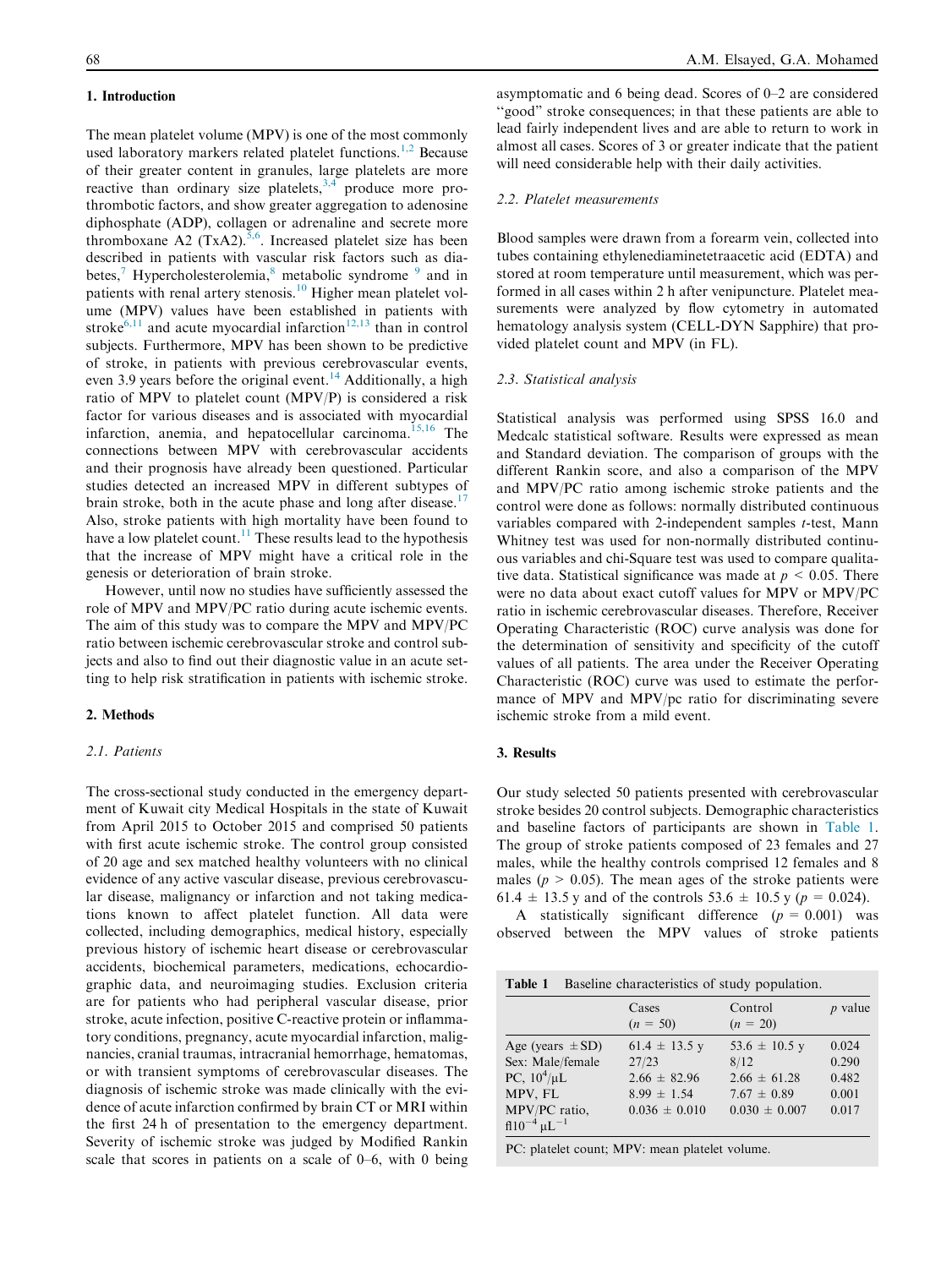$(8.99 \pm 1.54 \text{ FL})$  and the MPV values of the control group  $(7.67 \pm 0.89 \text{ FL})$ . Also, there was a significant difference  $(p = 0.017)$  between MPV/PC ratio between stroke patients and control. Among 50 stroke patients<sup>[16](#page-3-0)</sup> were categorized as a poor stroke outcome (Rankin scores  $\geq 3$ ) and others had the lowest score. There was no significant difference according to age, gender distribution and MPV/PC ratio ( $p > 0.05$ ). But, those with higher Rankin scale had a significantly more occurrence of previous ischemic heart disease ( $p < 0.001$ ). In terms of MPV levels and platelet count, there was a significant difference in comparison between groups with Rankin score  $\geq 3$  and those with lower scores ( $p = 0.011$  and  $p = 0.022$ ) respectively (Table 2). For all patients ROC curve analysis, the area under the curve for MPV was 0.789 (95% confidence interval [CI], 0.675–0.877) ( $p \le 0.0001$ ) indicating the high discriminative value of MPV for predicting severe ischemic stroke based on Rankin score  $\geq$  3 from a mild stroke event. When MPV level was taken as  $> 8.1$  femtoliter, a sensitivity of 68.0% and a specificity of 80.0% were found (Fig. 1). In concern of MPV/PC ratio, the area under the curve was 0.701 (95% confidence interval [CI], 0.579 to 0.804) ( $p < 0.0025$ ). When MPV/PC ratio level was taken as  $> 0.031$  fl $10^{-4}$   $\mu$ L<sup>-1</sup>, a sensitivity of 70.0% and a specificity of 75.0% were found (Fig. 2).

# 4. Discussion

MPV has been identified to be of clinical importance in thromboembolic diseases. Increment in the mean platelet volume (MPV) level has been observed in patients with stroke<sup>[18](#page-3-0)</sup> and acute myocardial infarction $13$  than in control subjects. In our study, we found that MPV and MPV/PC ratio was significantly higher in patients presenting with cerebrovascular stroke com-pared to a control group. Similarly, O'Malley et al.<sup>[5](#page-3-0)</sup> found greater MPV values in patients with acute ischemic stroke than in controls. Conversely, Cho et al. did not find any significant difference between patients and controls in relation to MPV values, $19$  but most of the studies proved that MPV levels were higher in stroke patients.<sup>[20,21](#page-3-0)</sup> The current study evaluated the role of MPV for expecting severe and extensive acute ischemic brain stroke from its mild status, and it showed that measuring MPV within the first 24 h of brain stroke occurrence was strongly associated with the severity of disease, and could effectively distinguish a severe condition from a milder degree of the

Table 2 Baseline characteristics and clinical data according to the severity of CVA.

| Characteristics            | $CVA$ score $0-2$<br>$(n = 34)$ | $CVA$ scores $>3$<br>$(n = 16)$ | <i>p</i> -value |
|----------------------------|---------------------------------|---------------------------------|-----------------|
| Age (years $\pm$ SD)       | $59.8 \pm 13.3$                 | $64.8 \pm 13.9$                 | 0.228           |
| <b>Sex</b>                 |                                 |                                 |                 |
| Male                       | $17(50)\%$                      | $10(62.5\%)$                    | 0.407           |
| Female                     | $17(50)\%$                      | $6(37.5\%)$                     |                 |
| History of IHD, $n$        | $3(8.8\%)$                      | 4(25%)                          | ${}_{0.001}$    |
| $($ %)                     |                                 |                                 |                 |
| PC, $10^4/\mu L$           | $2.55 \pm 81.71$                | $2.91 \pm 82.84$                | 0.022           |
| MPV, FL                    | $8.62 \pm 1.39$                 | $9.78 \pm 1.57$                 | 0.011           |
| MPV/PC ratio, FL           | $.036 \pm .010$                 | $.036 \pm .011$                 | 0.984           |
| $10^{-4}$ uL <sup>-1</sup> |                                 |                                 |                 |

CVA: cerebrovascular accident; IHD: ischemic heart disease; PC: platelet count; MPV: mean platelet volume.



Figure 1 Specificity and sensitivity of mean platelet volume in predicting ischemic stroke severity. Area under the curve: 0.789, standard error: 0.0545.



Figure 2 Specificity and sensitivity of mean platelet volume in predicting ischemic stroke severity. Area under the curve: 0.701, standard error: 0.0664.

disorder. Also, we revealed that MPV increases early in the strokes characterized by more neurological impairment in comparison with those with less compromised categories according to modified Rankin score. This may indicate more release of reactive platelets in the circulation in reaction to mediators coming from the peripheral ischemic sites. Actually, the fact that MPV may be raised before the acute event has clearly been demonstrated by the PROGRESS study<sup>14</sup> which stated an  $11\%$ rise of the relative risk of stroke for every femtoliter of MPV increment in 3134 individuals with prior cerebrovascular disease, prospectively followed for a median period of 3.9 years. Thus, subjects with large platelets have an increased risk of ischemic stroke. Butterworth et al. $<sup>6</sup>$  $<sup>6</sup>$  $<sup>6</sup>$  reported that there was a</sup> lower platelet count in the stroke group, whereas some studies showed that patients with acute ischemic stroke had higher